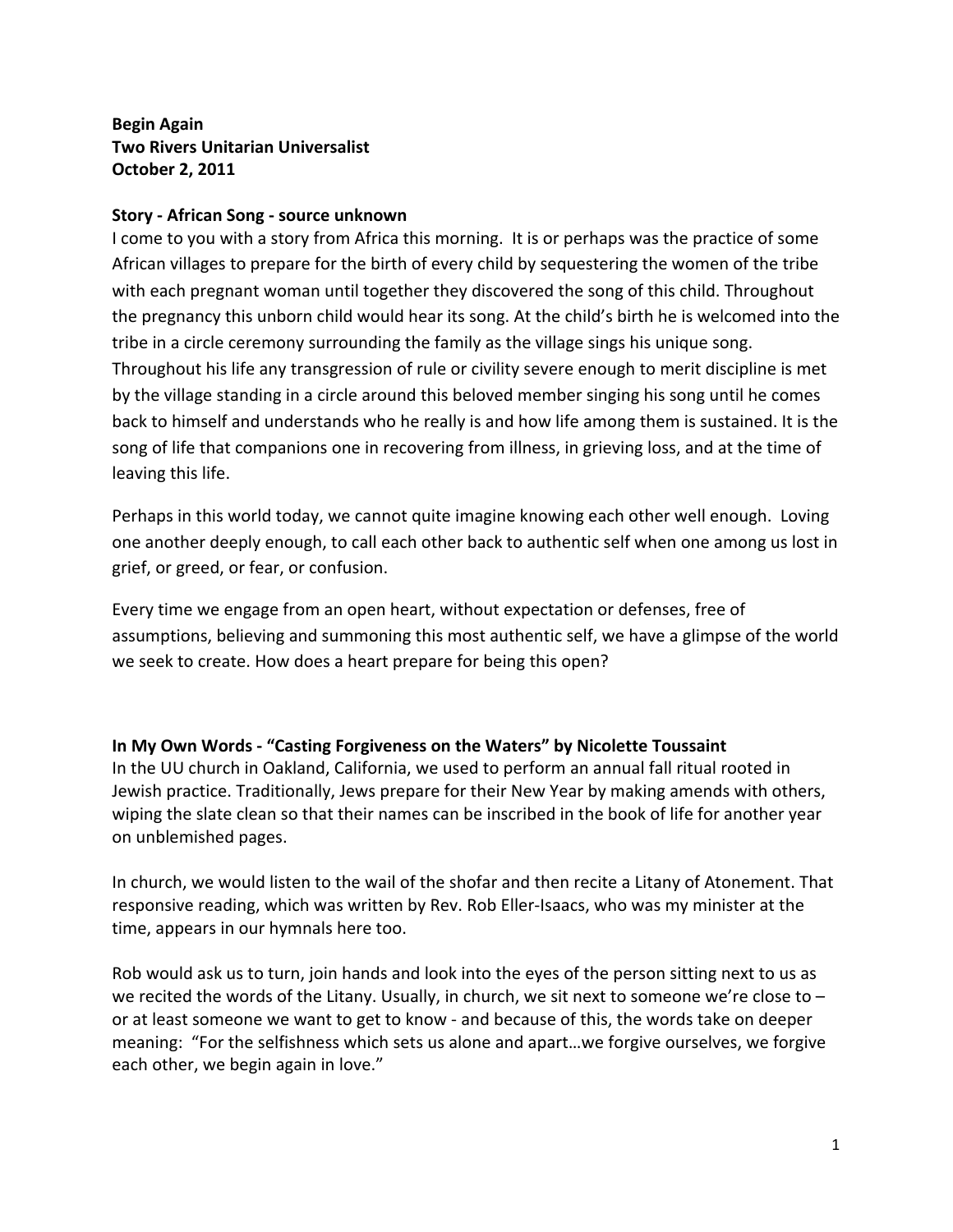The first time I encountered this ritual was in 1987. It was the year I lost everything: my marriage, my house, my pet, my business, my savings, even my car. As I repeated the litany, I worked at letting go of resentments: I forgave my real estate agent for selling too low. I forgave the kid who totaled my car. I even managed to mostly forgive my ex-husband.

Everyone, it seemed, but my father. I could not forgive my father. For as long as I could remember, he had cast a deep shadow. I would never forget the beatings he inflicted on my little brother. My role in the family was to keep my father from killing Gene. There's nothing forgivable about child abuse.

In that year, I was just beginning to understand how child abuse had led to my own fear of the dark, my exaggerated startle reflex, my inability to trust. My father seemed to lurk everywhere, and panic and anger always lay just below the surface. Throughout my teens and twenties, at least once a week, I had awakened screaming, but I could never remember the nightmare. As I turned 30, I began to remember. There's nothing forgivable about the sexual abuse of a child.

Slowly, I discovered a righteous, cleansing anger. I confronted my mother for abandoning her children to a man she knew to be dangerous. I reproached and forgave my stepmother for not protecting me as a teenager.

But I did not – would not – forgive my father. I refused to even discuss it. I had **earned** my rage, and it was **empowering**. It gave meaning to the words we recited: For remaining silent when a single voice would have made the difference...

I forgave the voiceless, terrified child I had been, and I began to speak publicly. I became an activist. Knowing that domestic violence repeats generation after generation, I saw violence in the home as the dragon's tooth that unleashes violence in the world. Finally, I wrote to my father, saying that I would see him **only** if we cleaned the slate. **He** would have to begin our relationship anew by taking responsibility for what he had done. (WAIT)

I waited years for that letter. By the time that I learned the litany, I knew that his letter would never come, that he would never take responsibility, that I never would have an adult relationship with my father.

Then, one day in 1987, I heard a quote from Confucius that penetrated the red haze of my anger. Confucius had said: "When you live for revenge, dig **two** graves." Suddenly I understood that the second grave was my own. To protect myself, I had placed everything connected to my father off limits. I had cut ties and moved far, far away. For years, I had pushed away recollections of my childhood: memories of camping trips, of playing chess with my father by lantern light and scaling Colorado's 14,000 foot peaks.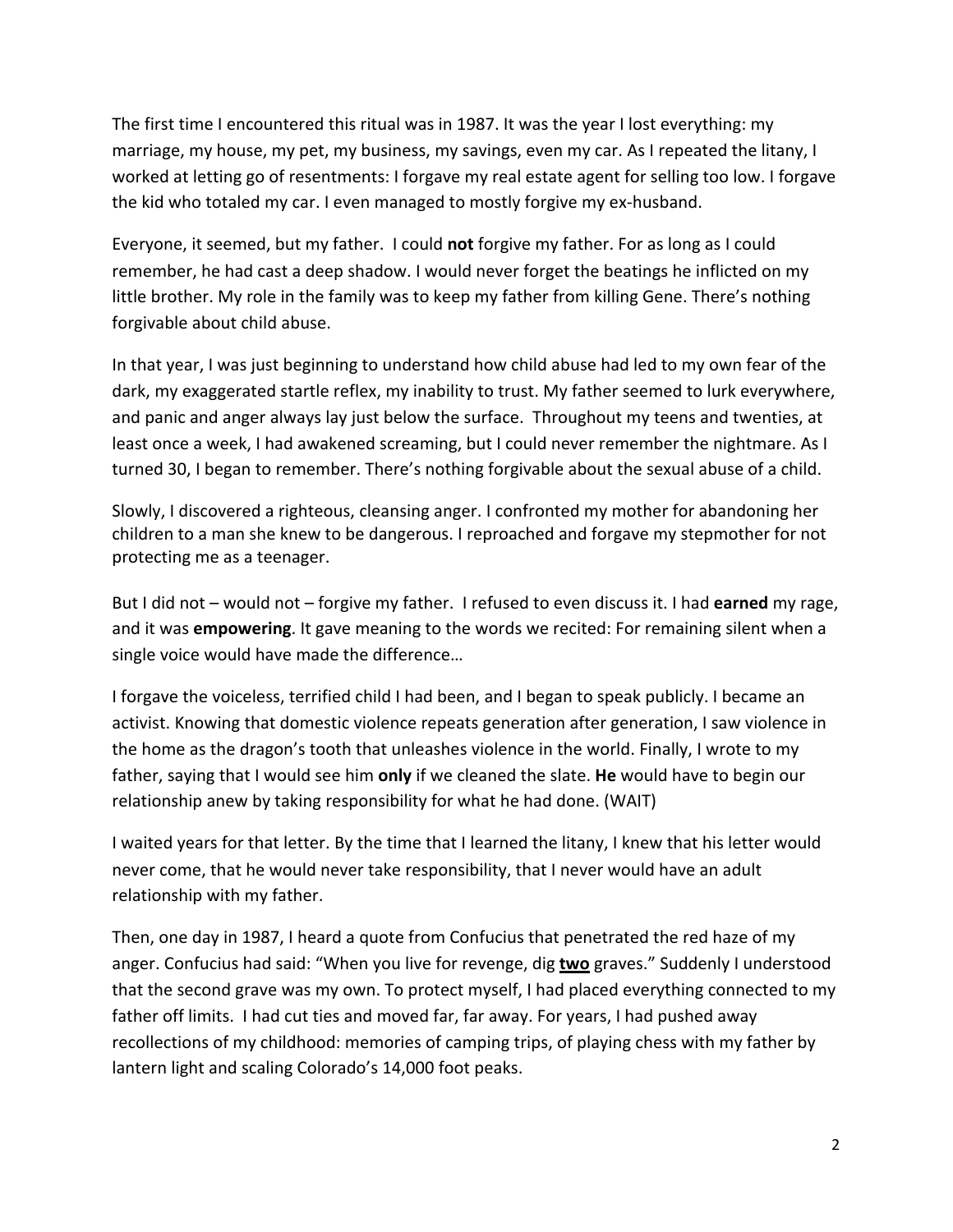But in burying my memories, I had suffocated a part of myself. Ironically, it was my childhood mountaineering experiences -- learning to use a compass, to build a fire and to survive on my own – that had fueled my self-reliance, my courage... and an ironclad will to overcome.

And so, one fall morning, I retreated to a big lake in Oakland to prepare a private ritual of forgiveness. I gathered branches and sat by the water's edge. Saying my mother's name, I selected a small branch. Envisioning it as a boat, I loaded it with all the anger, regret and blame it needed to carry. I launched it, saying: I forgive you, I forgive myself, we begin again in love. I repeated this ritual again and again, each time choosing a bigger boat, and a more difficult task of forgiveness. My anger receded as each boat drifted away on the ripples. Until I came to my father.

I was completely unable to launch his boat. Twice I got up to look for a bigger branch. Once I stood up to leave. Finally, I sat and envisioned my father not as I knew him, but as a child. I knew that he too, had suffered abandonment and abuse. He had gone hungry; he had lost his mother when he was eleven.

Slowly, I began to feel a measure of compassion for the child he had been. I understood that he had been a victim before he had made me one. And the words of the litany echoed back to me: For so many acts both evident and subtle, which have fueled the illusion of separateness, we forgive ourselves, we forgive each other...

I placed that little boy in that very big boat. Then I set it in the water and, in forgiveness, I let it go.

## Sermon - "Begin Again" by Gretchen Haley

I was at a ministers' retreat last spring, talking about our covenant with one another. It needed to be updated, it had been a while. We had new promises we wanted to make to each other, new words we use to describe those promises. We were brainstorming, just throwing things out, when one of the colleagues said, let's promise to acknowledge our radical imperfections. Not just imperfections, but radical ones.

We all laughed and nodded as it was entered into the record. It was maybe especially funny given that we were a group of *Unitarian Universalist* ministers. Unitarian Universalists, whose origins can be traced almost entirely to our *rejection* of the idea that humans were born into original sin, and pre-determined for a destiny of bliss torture, based on no acts or effort of our own. This just couldn't be right, we've puzzled out over the decades.

Humans do all kinds of good things, humans are compassionate, kind, generous, creative, we have within us all those qualities we usually attribute to a traditional notion of God. This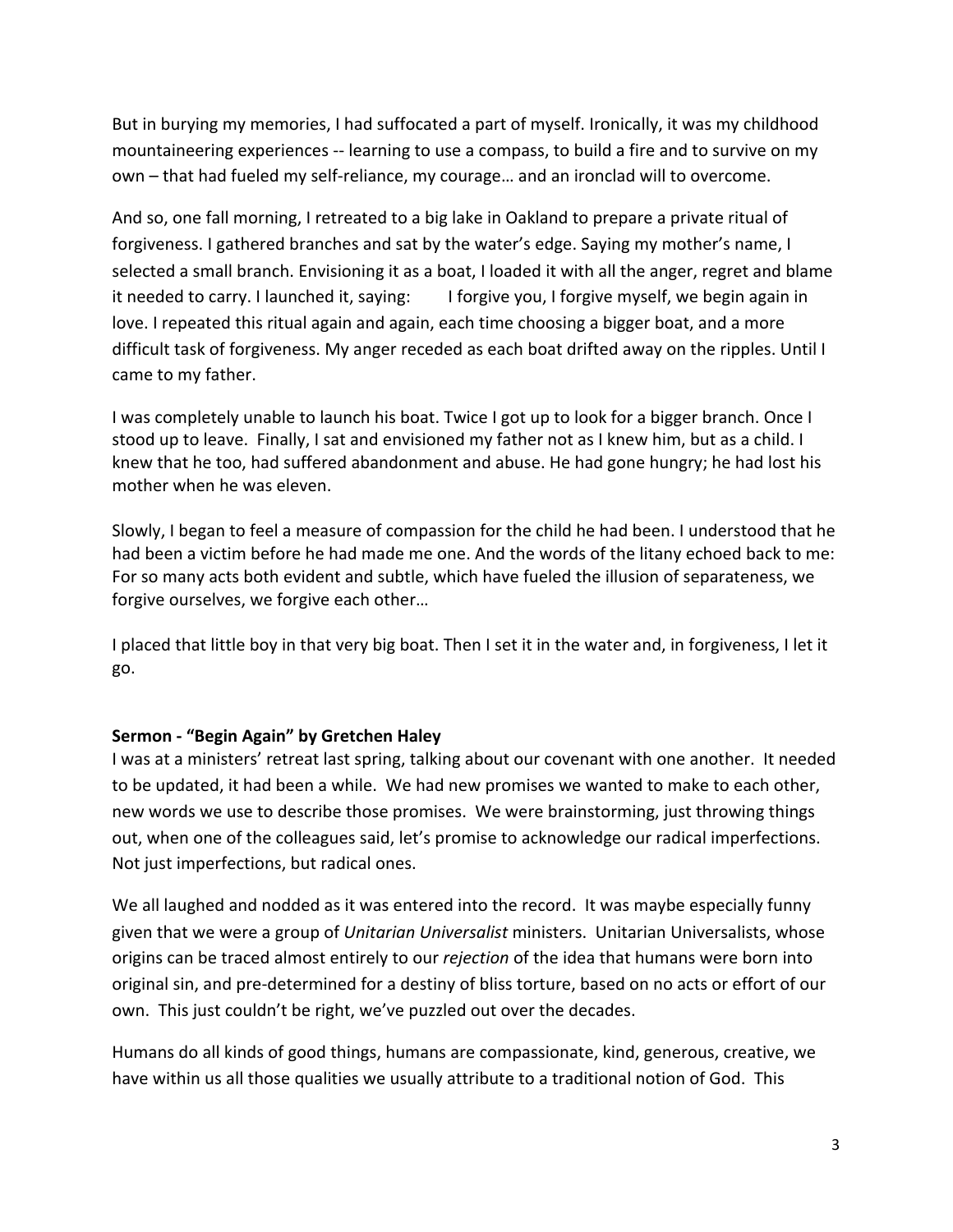actually was the thesis of a 1828 sermon by the founder of American Unitarianism – William Ellery Channing – called, fittingly, "Likeness to God."

Much of the religious world has preached and lived out the narrative of human sinfulness and depravity, while our history has repeatedly claimed what Matthew Fox calls human's "original" blessing" as *our* story.

We are as *our* story tells it, stardust, we are the cosmos reinterpreted as bones and skin, muscles and movement, stardust, carrying forward the good and the blessing of this glorious and mysterious life.

That same Lutheran pastor who calls Christian praise music, "Jesus is my Boyfriend Music," (you remember) she was just interviewed by the *Denver Post*. In the interview, she detailed her own faith journey, which began first in Unitarian Universalism. She's a progressive, even radical, in most of her thinking – with the tattoos and free use of the f word to match. But she didn't stay in our faith she says in the interview, because Unitarian Universalists have too high a view of humans. She goes on to explain, it just didn't match with her experience, thinking so highly of ourselves.

Although I don't think she's read us right, I get how she could get that idea. One church website I ran across recently actually said, Unitarian Universalists don't "do" sin. The paragraph below this line talked about how we believe in the inherent worth and dignity of every person, about our potential for good. They didn't really expand any more about "sin" itself. And so I wasn't sure if they meant – we don't believe humans sin, or we don't use the word "sin," or we just don't talk about anything that might be called "sin."

In some ways, it actually doesn't matter what that website meant. What we don't have language for, we can't make meaning out of, what we don't talk about, we don't attend to. It's as if it isn't there. Maybe some of you are familiar with the children's book about the dragon that the mom said wasn't real?

## (PULL OUT There's No Such Thing as a Dragon, SUMMARILY READ IT)

Just because you don't talk about something, doesn't mean it goes away. As the story tells it, sometimes it actually means it gets bigger.

Have you ever walked into a place – an event, or a club meeting, maybe just a casual gathering of friends or family – and had the sense that there was something right there in the room, something unseen or unmentioned, but still present? I felt it most recently at my daughter's school. I was waiting for her at the door with a bunch of other moms. Their hair was so nicely combed, and they had make up on, and wow, their socks matched – each other, and what they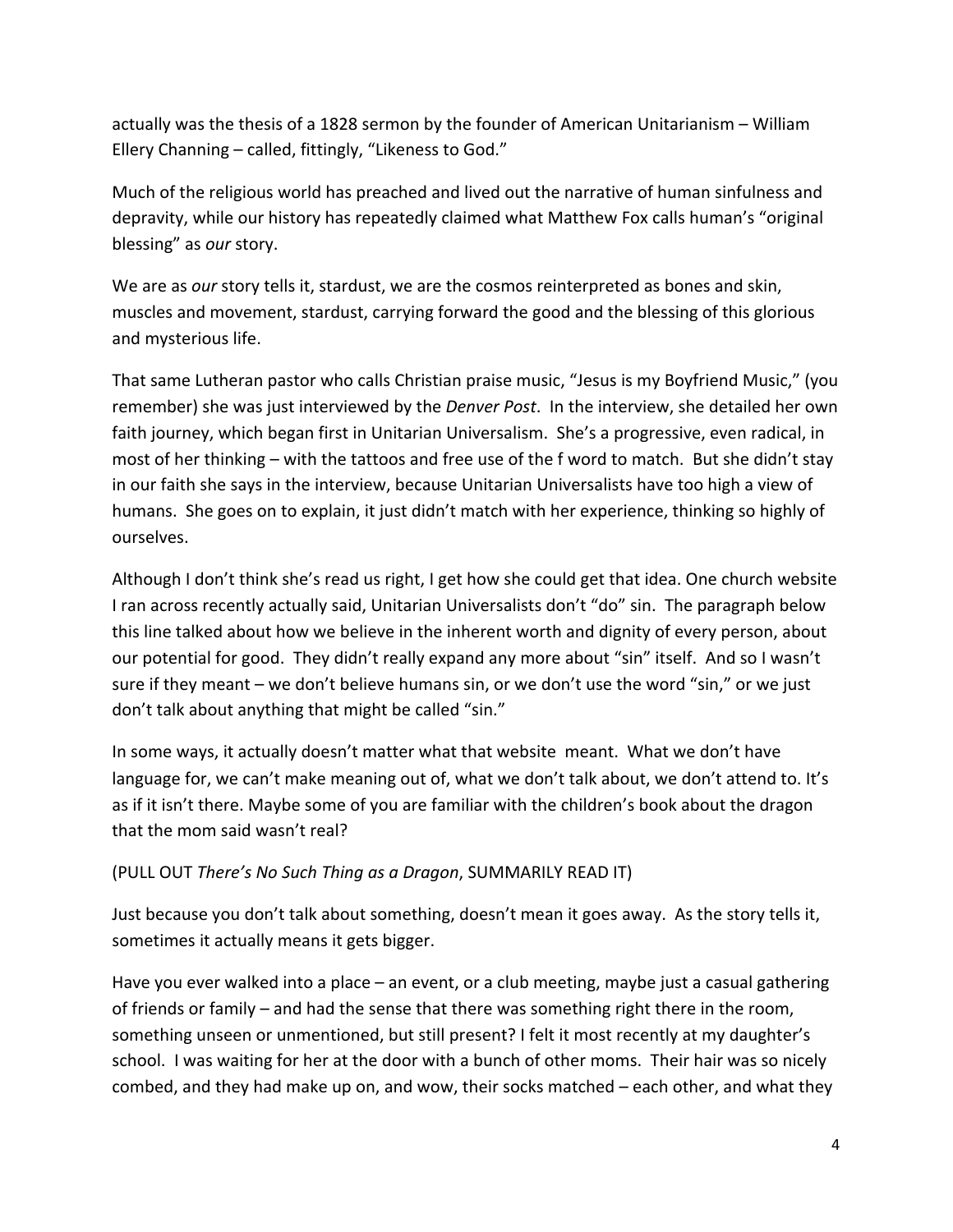were wearing. And for a moment I wondered, if it was just me that sometimes couldn't get my child out the door, just me that wasn't sure when or how to fit in a shower, let alone a haircut.

But then I just knew, their quick praise of their children, their wide smiles – it wasn't the whole story. All of us standing there have moments where our child confuses us, frustrates us, wears out our last bit of creativity and patience. We all have moments where we wonder if we're cut out for this, wonder if there's any way to call parenthood a "success." We just mask these moments with hair and make-up, with stories about how great it is to be a mom, how charming our children are.

Which makes sense. It's a risky thing to share the places in our life where we feel we miss the mark. The places we feel separate from our best selves, from the people and values most important to us, separate from the universe and the life we are called to live.

And yet, unless we have some place in our lives where we can talk about these things, some place where we can make meaning of them, consider them as normal and regular, just as regular as anytime we approach that "likeness to God," then these things, what we might call, our radical imperfections – are our dragon.

Growing amongst us, getting in our way, reminding us all the time that the house we are building might at any moment wander down the street, might burst into pieces, disappear.

We puzzle sometimes at the success at some of the big conservative evangelical churches, most of them embracing a pretty low view of humans, a pretty low emphasis on human capacity to improve themselves or the world. I think there's a bunch of reasons why these churches are attractive, but one of them, is that at least in theory, they give people permission to be fundamentally flawed. Even to be a total mess. It's expected. Perfection is an impossibility, and striving for it is actually like blasphemy.

I think about that, I think, what a relief! What a relief to be in a community where I am not expected to be perfect, or even pretend to be, where I can be real about what's really going on with me, where I can share the story of my heart even when it's a big confusing mess (which is a lot of the time), the things I'm wrestling with, the places where I don't know the answers, and sometimes where I don't even know the questions. What a relief for us all to be in a community where people know each other well enough to help each other figure out how to move through these struggles, to call each other back to the things we most care about, back to the light, to that piece of stardust that shines within each of us, whether we can always see it or not.

Here's the good news. We don't need to lose our high view of humanity to create this kind of community. In the story Nicolette told, the song is a song of beauty, a song of goodness, a song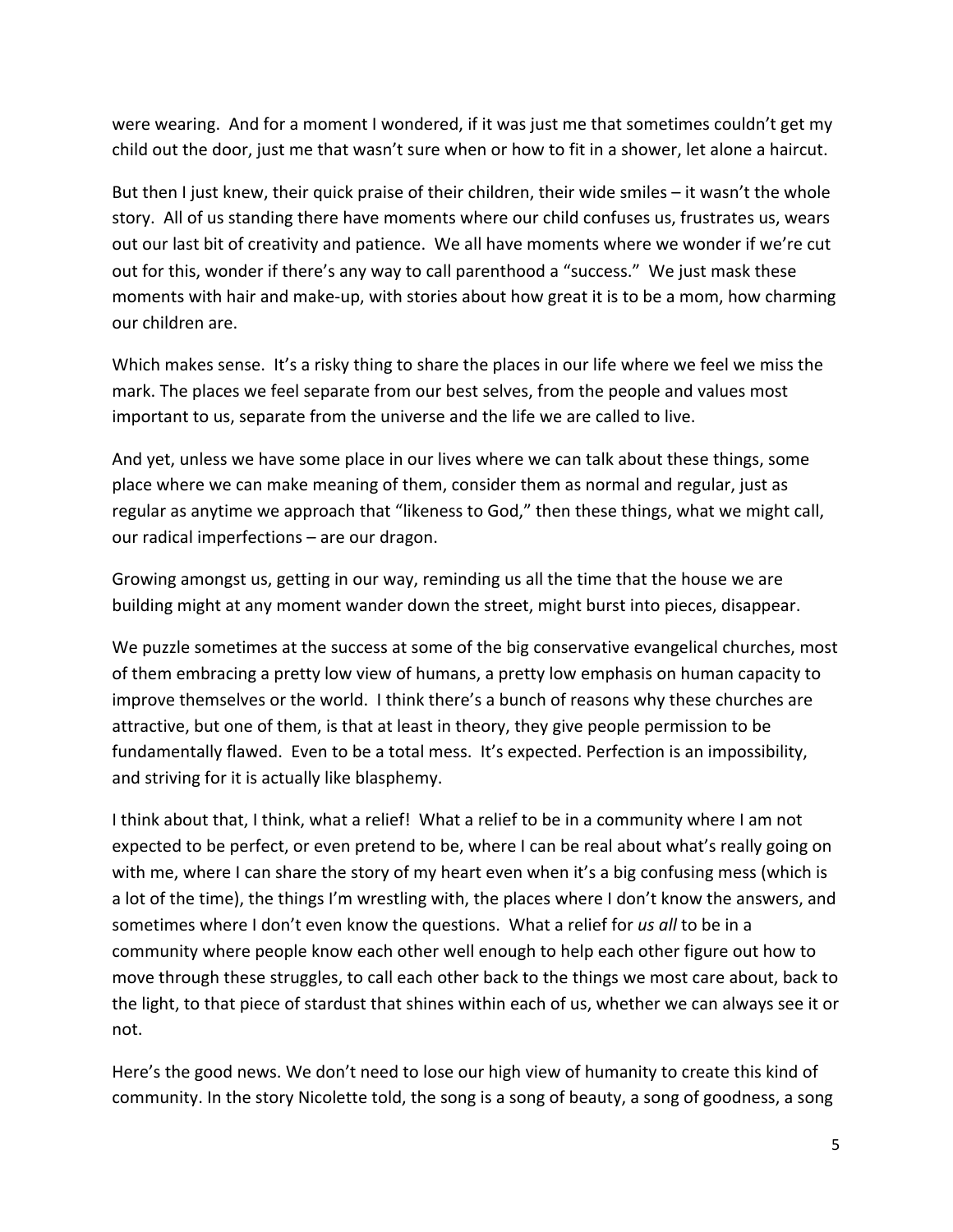of truth and wholeness. When the village sings the song, it is to call a person back to that self – the self that is joyful and loving, the self that gives and receives of his spirit and her heart, with a great sense of how that self is connected with all other selves. This is the authentic self. Good, sacred, worthy. Inherently worthy and precious.

This image of singing one another back to our most authentic selves offers us a mighty alternative to the pessimistic view of humanity offered by some religions on one end of the spectrum – where no matter how much singing you may do, you're trapped in this thing called sin, or the impossibly high view of humans that our tradition has often fallen into – where we all affirm each other's tune no matter how far off it feels from something we might call good, or authentic, or whole.

And the good news is that more than this cheery resistance to calling out and dealing with our dragons, our tradition has its core something very much like the story of the African village, something that we call the practice of our covenant.

Unitarian Universalism is a covenantal faith. Which means, we are bound not by specific shared beliefs, but by the promise of continued relationship – to each other, to ourselves, to the greater world, to the Spirit of Life. The promises of covenant are promises to walk together as we discover our sacred songs – the ones of our individual lives, and the songs of our shared life together.

And they are promises to help each other be faithful to these songs, and to call each other back to our truest selves when we have lost our way. We will all lose our way. We will all miss the mark. The dragon is real, our covenant says, and it's in the room. As Jewish theologian Martin Buber says speaking covenantal language, we are promise-making and promise-*breaking* creatures.

And just as our covenant anticipates our breaking our promises, it also calls us to return to the relationships held in that covenant when these breaks occur. It says over and over, to try again. To seek forgiveness, to make amends, to repair relationships, to heal yourself, to heal the world.

A covenant anticipates our human imperfection, even our radical imperfection – and so my colleague's suggestion at our retreat is, despite our chuckles - completely in line with covenantal theology.

And in response, this covenantal theology would sing to this human imperfection a sweet song calling us again and again back to our most authentic self. Stardust.